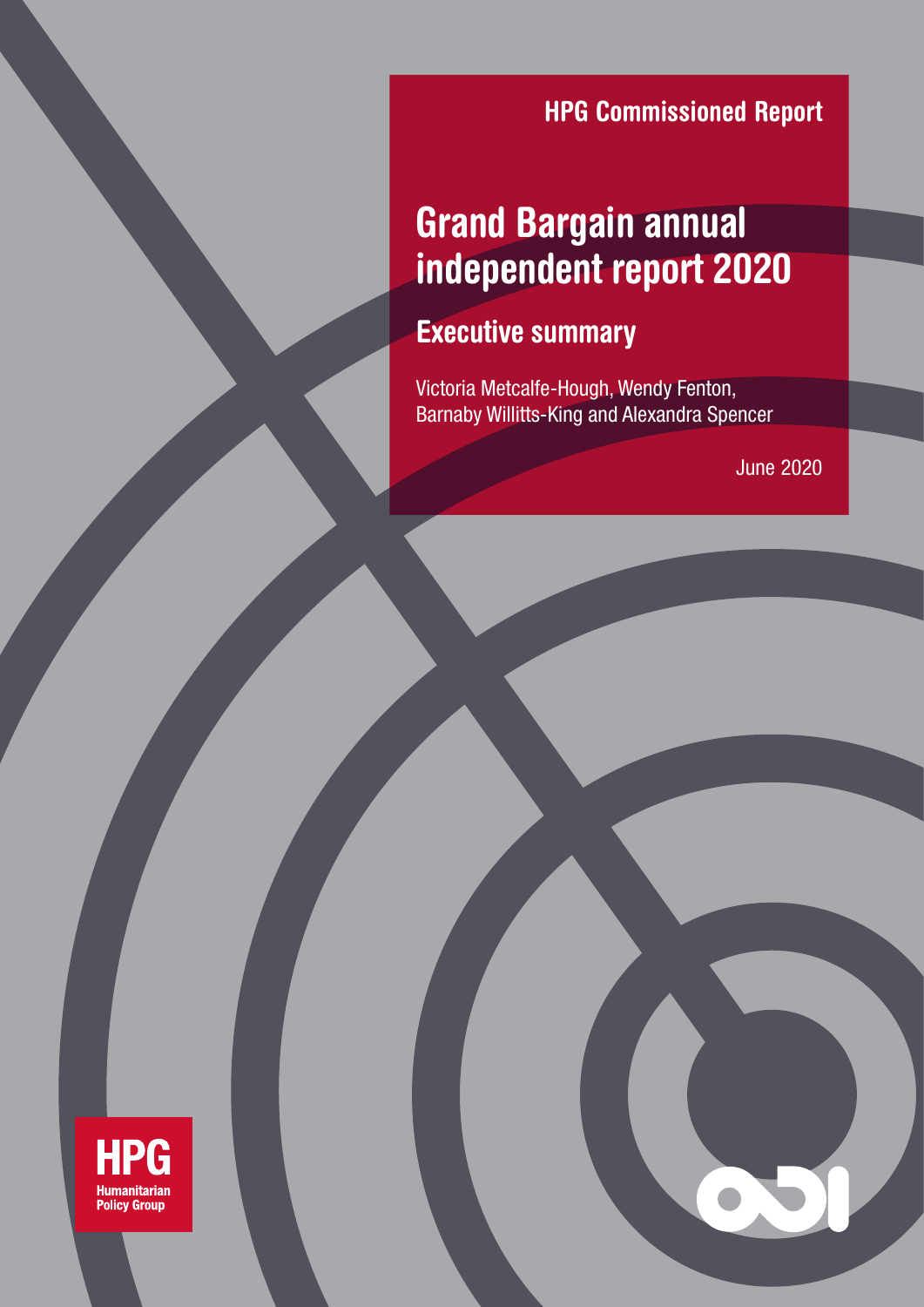# About the authors

Victoria Metcalfe-Hough is an independent consultant and a Research Associate with the Humanitarian Policy Group (HPG) at ODI.

Wendy Fenton is the Coordinator of the Humanitarian Practice Network and a Senior Research Fellow with HPG.

Barnaby Willitts-King is a Senior Research Fellow with HPG.

Alexandra Spencer is a Research Officer with HPG.

### Acknowledgements

The authors would like to thank Samuel Carpenter (DFID), as well as other members of the Grand Bargain Facilitation Group, the Grand Bargain Secretariat and the office of the Eminent Person for their guidance and support throughout this project. Thanks also to Paul Harvey of Humanitarian Outcomes, Nick Van Praag and Meg Sattler of Ground Truth Solutions, Liz Steele, Wendy Rogers and Verity Outram of Development Initiatives, and Lydia Poole (independent) for their inputs and review. The authors also express their sincere appreciation to the many individuals – from signatory and nonsignatory institutions – who gave their time to speak with us as part of the research process. Finally, sincere thanks to HPG colleagues, including Sorcha O'Callaghan (Director of HPG) for her overall leadership and support; Matthew Foley for his usual expert editing; Hannah Bass for her support with infographics and publishing; Katie Forsythe for proofreading; and Catherine Langdon and Sarah Cahoon for their unwavering administrative support.







Disclaimer

This document has been produced by the Overseas Development Institute Humanitarian Policy Group contracted through the Expert Advisory Call Down Service Lot B 'Strengthening resilience and response to crises', managed by DAI Europe Ltd (contact info@lotb-resilience.org).

The views expressed in this document are entirely those of the authors and do not necessarily represent DAI Europe's views or policies.

Published June 2020 © CROWN COPYRIGHT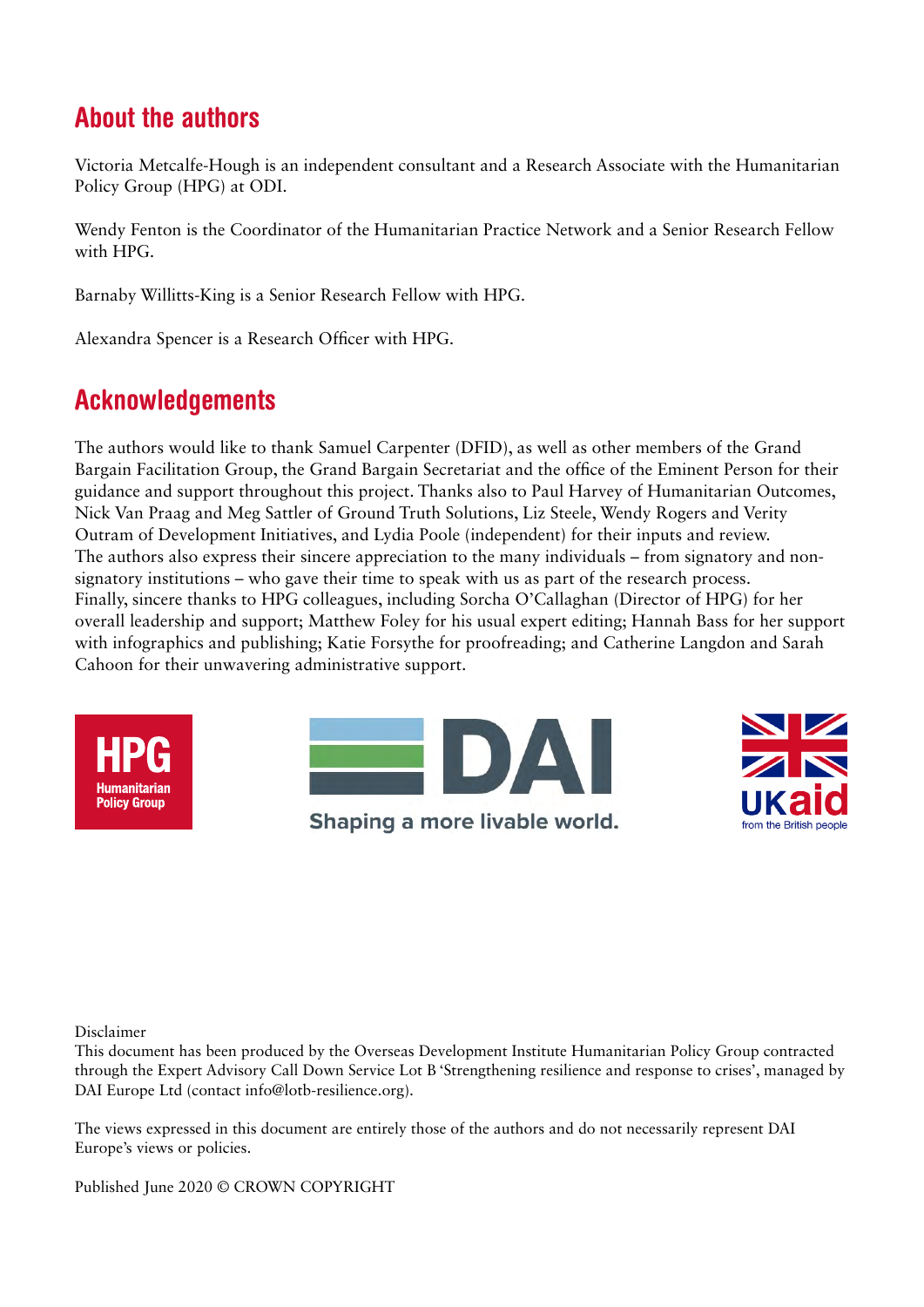# Executive summary

In May 2016, representatives of 18 donor countries and 16 international aid organisations from the UN, international non-governmental organisations (INGOs) and the Red Cross and Red Crescent Movement (RCRCM) agreed a 'Grand Bargain'. This outlined 51 commitments to improve the efficiency and effectiveness of international humanitarian aid, and included a voluntary annual reporting mechanism, supported by an annual independent review, in order to monitor progress against the commitments.

The third Annual Independent Report (AIR), published in June 2019, concluded that there were a number of areas where important progress had been made in the previous year, including on cash programming, amounting to a growing systemic shift in policy and practice; on localising responses, with emerging positive practice that could be scaled up; successful testing of the premise that a harmonised reporting template could reduce the reporting burden for aid organisations, while satisfying donors' requirements for a quality narrative on how their funds were spent; and on joint intersectoral needs analysis, with signatories coming together to address key technical challenges. The report also highlighted outstanding gaps and challenges to greater progress identified in the AIR 2018. These included the sheer breadth and scope of the commitments, the overly bureaucratic nature of the Grand Bargain, the lack of a more strategic approach to delivering across thematic areas, the focus on the technical rather than the political obstacles that continued to stall progress and a lack of clarity on the common vision that the signatories were working towards.

This fourth AIR assesses the collective progress made by signatories against the commitments under the Grand Bargain during 2019. It was commissioned by the UK Department for International Development

(DFID) on behalf of the Grand Bargain Facilitation Group (FG). The analysis for this report was conducted using the same methodology as past AIRs, with self-reports provided by 58 of the 61 donors and aid organisations that were signatories in 2019 used as the primary evidence base. Additional data was collated through narrative reports from the co-conveners of each of the eight workstreams that have a coordination mechanism, as well as a review of available literature. The research team sought to verify data provided and address data gaps through semi-structured interviews with 54 of the 58 signatories that submitted reports, and with 17 co-conveners for the eight workstreams.

The review process for 2019 was undertaken in early 2020 as the Covid-19 pandemic unfolded across the world. The nature of this unprecedented crisis, including the widespread and prolonged lockdown imposed by governments, impacted all involved in this process – signatories, other stakeholders and the research team. The research team would like to thank all those involved for their understanding, and their efforts to keep this year's review process on track.

### Key areas of progress

In 2019, collective and individual efforts by signatories have brought tangible results in a number of areas, demonstrating that the Grand Bargain can lead to system-wide changes in policy and practice. As in past years, workstream 3 (*increase the use and the coordination of cash*) saw the greatest investments by signatories, including the co-conveners (the UK and the World Food Programme (WFP)). These investments brought positive results, including in relation to the core commitment (3.1+3.6 – *increase the routine use of cash, where appropriate,*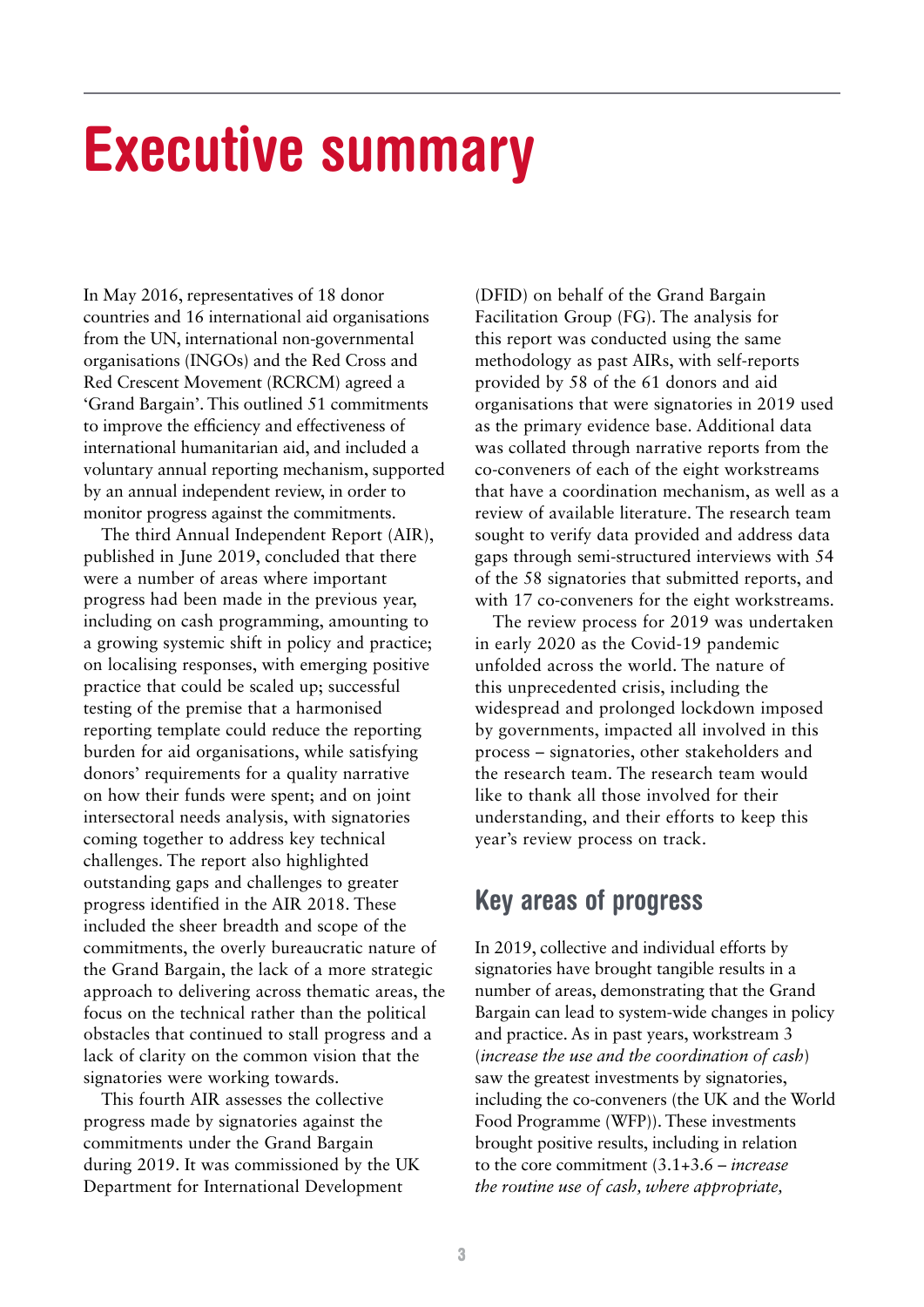*alongside other tools. Some may wish to set targets*): preliminary statistics from the Cash Learning Partnership (CaLP) and Development Initiatives (DI) indicate that the volume of cash programming in humanitarian settings, including multi-purpose cash, has doubled since 2016, reaching \$5.6 billion by the end of 2019. Progress was also made on enhancing efficiencies in cash programming; in instituting common standards; in nascent discussions on localising cash responses; and in more coordinated approaches at global and country level. Although not the principal driver, the Grand Bargain has helped forge a system-wide shift in policy and practice on cash programming.

Progress was also made on localising responses, under workstream 2 (*more support and funding for local and national responders*), co-led by the International Federation of Red Cross and Red Crescent Societies (IFRC) and Switzerland. In respect of core commitment 2.4 (*achieve by 2020 a global aggregated target of at least 25% of humanitarian funding to local and national responders as directly as possible to improve outcomes for affected people and reduce transaction costs*), there was an increase in the number of signatories meeting the 25% target for providing funding to local actors as directly as possible – from seven in 2018 to 10 in 2019. There was an increased level of activity reported by signatories against core commitment 2.1 (*increase and support multi-year investments in the institutional capacities of local and national responders, including preparedness, response and coordination*): the same group of aid organisation signatories continued their investments in capacity-strengthening support for local actors, but some that did not traditionally work with local partners in this way also reported making a more concerted shift in this respect, including instituting multi-year partnership agreements. There has clearly been a system-wide shift at policy level towards more localised responses, and this review evidences a range of positive practices that can be built on to bring about a similar shift in system-wide practice – if signatories can make the requisite political and financial investments.

Progress in workstream 5 (*improve joint and impartial needs assessments*) continued apace in 2019. The momentum gained in 2018 was

sustained throughout 2019, with the co-conveners (the Directorate General for European Civil Protection and Humanitarian Aid Operations (ECHO) and the Office for the Coordination of Humanitarian Affairs (OCHA)) focusing on delivering a package of tools to support joint or more joined-up country-level multisectoral assessments and intersectoral analysis. This package was deliberately embedded in the roll-out of the enhanced Humanitarian Programme Cycle (HPC) for 2020, with positive results: 75% of 16 Humanitarian Needs Overviews (HNOs) for 2020 that were assessed by a multi-stakeholder team against agreed criteria were scored 75% or above, reaching the target set by the workstream in early 2019. Together with the results of the HPC Multi-Partner Review (MPR), this indicates an overall upward trend in the quality of intersectoral analyses being conducted by HCTs.

Responding to concerns outlined in the AIR 2019, there was also a concerted effort from the co-conveners (the UN Children's Fund (UNICEF), International Committee of the Red Cross (ICRC), Norwegian Refugee Council (NRC), OCHA, Sweden and Canada) of workstream 7+8 (*enhance quality funding through reduced earmarking and multi-year planning and funding*) to institute stronger leadership and a clear division of labour, and to formulate a plan of action to support delivery against the commitments under this theme. These efforts are starting to bear fruit, with a range of initiatives under way at end-2019, including gathering evidence to enable better understanding of challenges and identify possible solutions. Crucially, the number of donors reporting having met or exceeded the target of 30% of their humanitarian funding allocated as unearmarked/softly earmarked funding, as per core commitment 8.2+8.5 (*donors progressively reduce earmarking, aiming to achieve a global target of 30% of humanitarian contributions that is unearmarked or softly earmarked by 2020. Aid organisations reduce earmarking when channelling donor funds with reduced earmarking to their partners*), increased from seven in 2018 to 11 in 2019. Seven donors reported year-on-year increases in the volume of multi-year funding that they provide.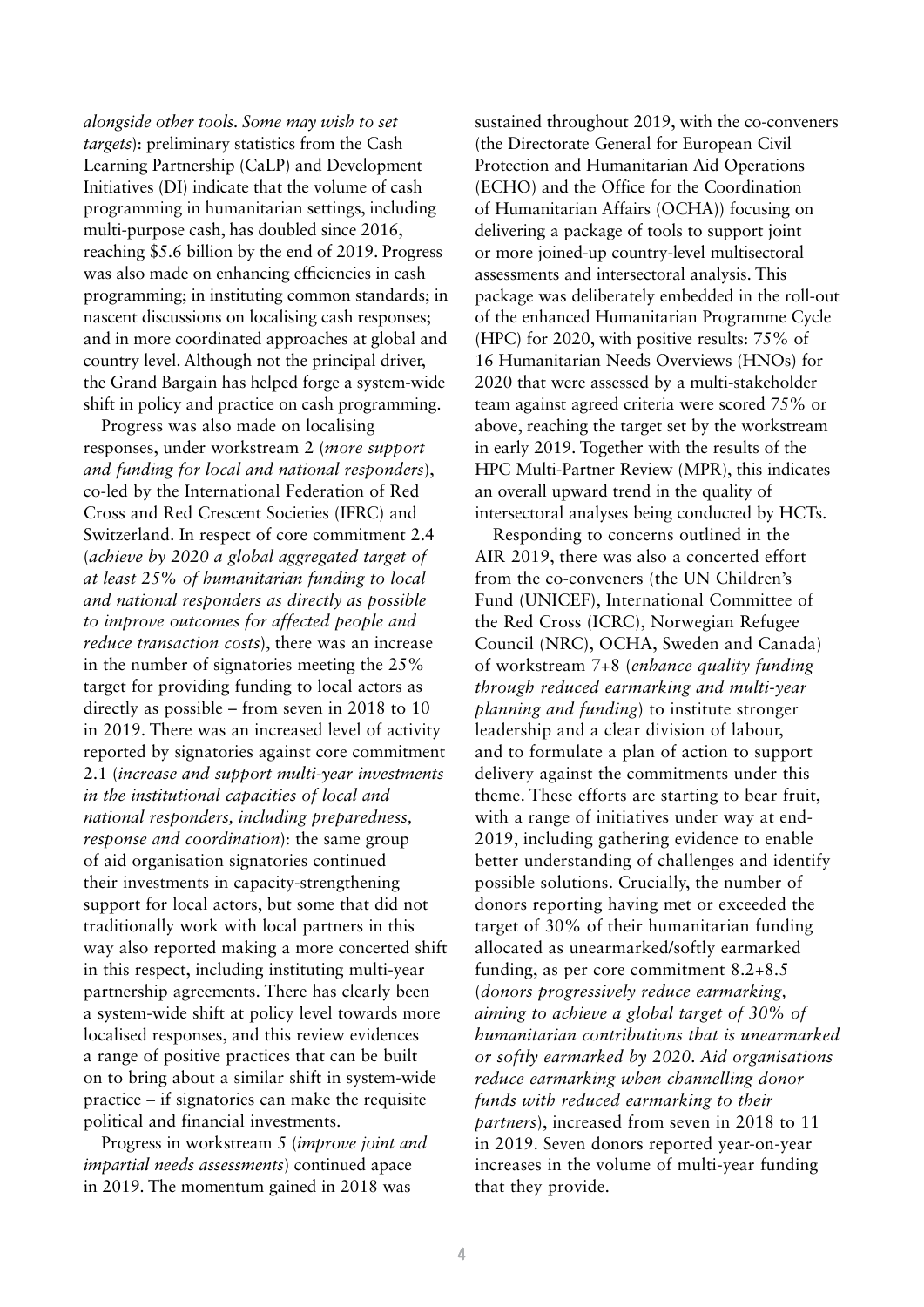Progress was also made in instituting greater transparency in the publication of funding and activity data, with the percentage of signatories (or one or more of their members/affiliates) publishing some data on their funding and activity to the International Aid Transparency Initiative (IATI) Standard by the end of 2019 increasing to 85%, from 73% in June 2017 (commitment 1.1 – *signatories publish timely, transparent, harmonised and open high-quality data on humanitarian funding within two years of the World Humanitarian Summit, with IATI serving as the basis for a common standard*). And 45% of signatories reported that they 'used' IATI data in some way during 2019, according to the definition developed by DI. The selfreporting also evidenced a strong commitment among signatories to fulfilling commitments on enhancing collaboration between humanitarian and development actors, including continued collective investment from the UN system and its partners to develop better-quality joint humanitarian and development analyses and plans at country level, in collaboration with national counterparts.

Leadership and governance processes of the Grand Bargain were strengthened in 2019. The new Eminent Person (EP), Minister Sigrid Kaag of the Netherlands, took up her role in June 2019 at the Grand Bargain Annual Meeting and swiftly began investing significant efforts in encouraging signatories to make greater progress – efforts which have already begun to bring results in terms of increased political momentum for change. With support from signatories and the EP, the FG adopted a stronger governance role in response to recommendations made in the AIRs in 2018 and 2019 – enhancing the self-reporting process in order to better capture where progress was being made and what challenges were inhibiting progress, focusing discussions at the Annual Meeting on identifying and agreeing specific action points at collective and institutional levels, and instituting, by the end of the year, preliminary discussions within and across workstreams on risk management and risk sharing. The Secretariat was expanded in the latter half of 2019 with the appointment of a second staff member. With this additional

capacity, the team was able to support increased internal coordination and information flows among the various structures of the Grand Bargain and increase communication with stakeholders outside of the mechanism.

Although there was still no strategy for rolling out the commitments to country and crisis levels, many signatories and groups of signatories have taken steps to institute changes in their operational practice at that level in accordance with the commitments; there is a wealth of positive practice emerging from the field on supporting local and national responders, on enhancing the quality of funding, on cash programming and on increasing collaboration between humanitarian and development actors; and there is continued interest from both international and national actors at country level to use the Grand Bargain – its content, if not its 'brand' – to bring about real change. Progress on gender equality and women's empowerment was relatively positive in 2019, with the Friends of Gender Group (FoGG) continuing to use the Grand Bargain to bring pressure to bear on signatories to fulfil commitments on this theme that they have made elsewhere.

Four years into the Grand Bargain process, it is clear that the mechanism is acting as a lever for change, that it is evolving in response to the dynamics of the wider aid context and even that it is maturing, offering advantages not necessarily envisaged when it was originally designed in 2016. Many smaller signatories from all constituent groups asserted that their participation in this mechanism has afforded them opportunities to contribute to, even influence, system-wide discussions on key issues in a way they had not been able to in the past. While substantive shifts in *practice* have not yet been realised in most areas, the Grand Bargain has facilitated a more nuanced discussion between signatory groups of the challenges each faces in changing their practice, and how to work together to address these. It is evident that the Grand Bargain *is* having a wider impact in terms of a more cohesive, collaborative approach across the international humanitarian aid sector – a crucial element in helping drive forward reforms of the whole humanitarian system.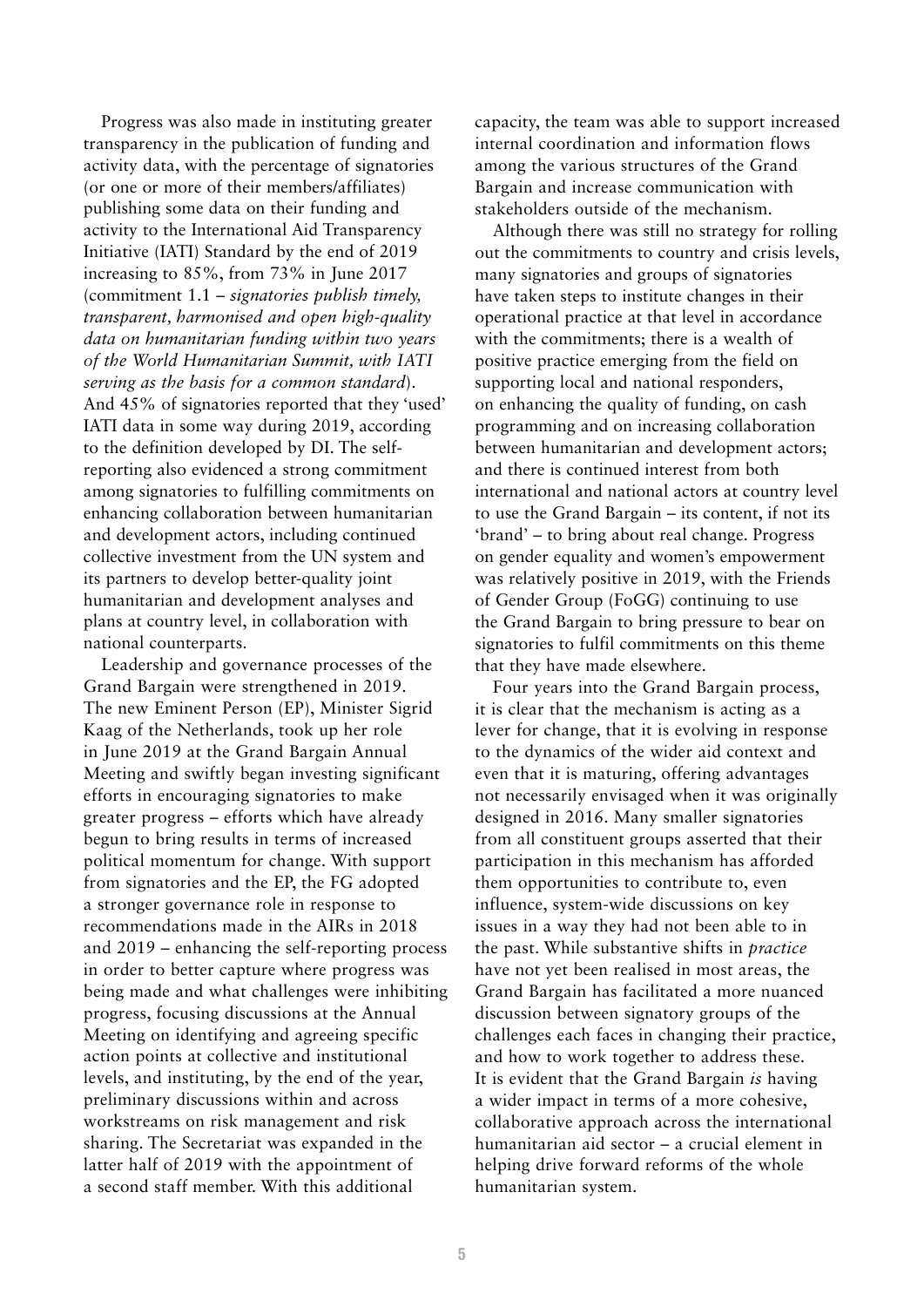### Remaining challenges, weaknesses and key barriers to change

Notwithstanding the above, there remained substantial challenges in moving towards the original goals of the Grand Bargain, with very limited substantive progress on some of the core commitments in particular. Although a large number of donor signatories (87%) reported activity on core commitment 4.5 (*make joint regular functional monitoring and performance reviews and reduce individual donor assessments, evaluations, verifications, risk management and oversight processes*), there is little evidence that these efforts are having a tangible impact. Several donors referred to their efforts to share assessment or partner information with other donors, but while they may consider this a significant shift in their internal rules, the practical impact on many of their partners (particularly those with multiple donors) is likely to be limited – as indicated in the reporting from aid organisation signatories. The lack of progress in this regard reflects under-performance in workstream 4 (*reduce duplication and management costs with periodic functional review*) as a whole. The focus of the workstream remained largely the same as in 2018, with the co-conveners (the UN High Commissioner for Refugees (UNHCR) and Japan) focusing efforts on using UN Reform initiatives to secure efficiency gains for UN agencies in procurement and shared premises, as well as rolling out agreed comparable cost structures. But the failure to expand the workstream strategy, the continued lack of engagement with NGO initiatives towards more transparent and comparable cost structures, and the glacially slow pace of coordinated activity on the core commitment has increased frustration with this workstream, among aid organisations and donors alike.

In past AIRs, workstream 9 (*harmonise and simplify reporting requirements*) has been highlighted as performing well. However, despite the best efforts of the co-conveners (the International Council of Voluntary Agencies (ICVA) and Germany), the self-reports and interviews indicate that little progress had been made by the end of 2019 in rolling out the

finalised 8+3 narrative reporting template: just six signatories (9%) had rolled the template out globally to their downstream partners by the end of the year. Little evidence was presented during interviews to justify this low take-up, with many signatories explaining that they were unaware that the pilot had been concluded and the template finalised. Whatever the reasons, the opportunities that the template offers to reduce the narrative reporting burden, particularly for smaller aid organisations, are not being realised.

Although there was important progress under workstream 7+8, specifically on increased provision of flexible and multi-year funding, the evidence available indicates a complex picture. The way in which much of the multi-year funding reported by donors is given (i.e. multi-year framework agreements with staggered annual release of funds on the basis of an annual performance assessment) may limit its 'predictability' in the sense that current modalities generally do not offer aid organisations sufficient guarantees to enable them to make the longer-term institutional, programmatic or partnership investments required to support multi-year planning or approaches. It is also unclear how much of the increased volume of unearmarked or softly earmarked funding from donors is allocated directly to aid organisations rather than via the OCHA-managed Central Emergency Response Fund (CERF) and/or Country-Based Pooled Funds (CBPFs) or other pooled funds, which then effectively earmark those funds onwards against specific objectives. Certainly, aid organisations reported no or only very limited increases in the volume that they receive, and explained that, even if they do receive flexible funds, there is a limit to how far they can pass that flexibility down the chain as it ultimately needs to be allocated against specific programming objectives. For some signatory aid organisations, funding patterns have not changed at all – their funding from institutional donors remains largely earmarked, projectised and short-term.

There are also a number of weaknesses in the overarching strategy of the Grand Bargain which, though highlighted in past AIRs, have not been addressed and continue to impede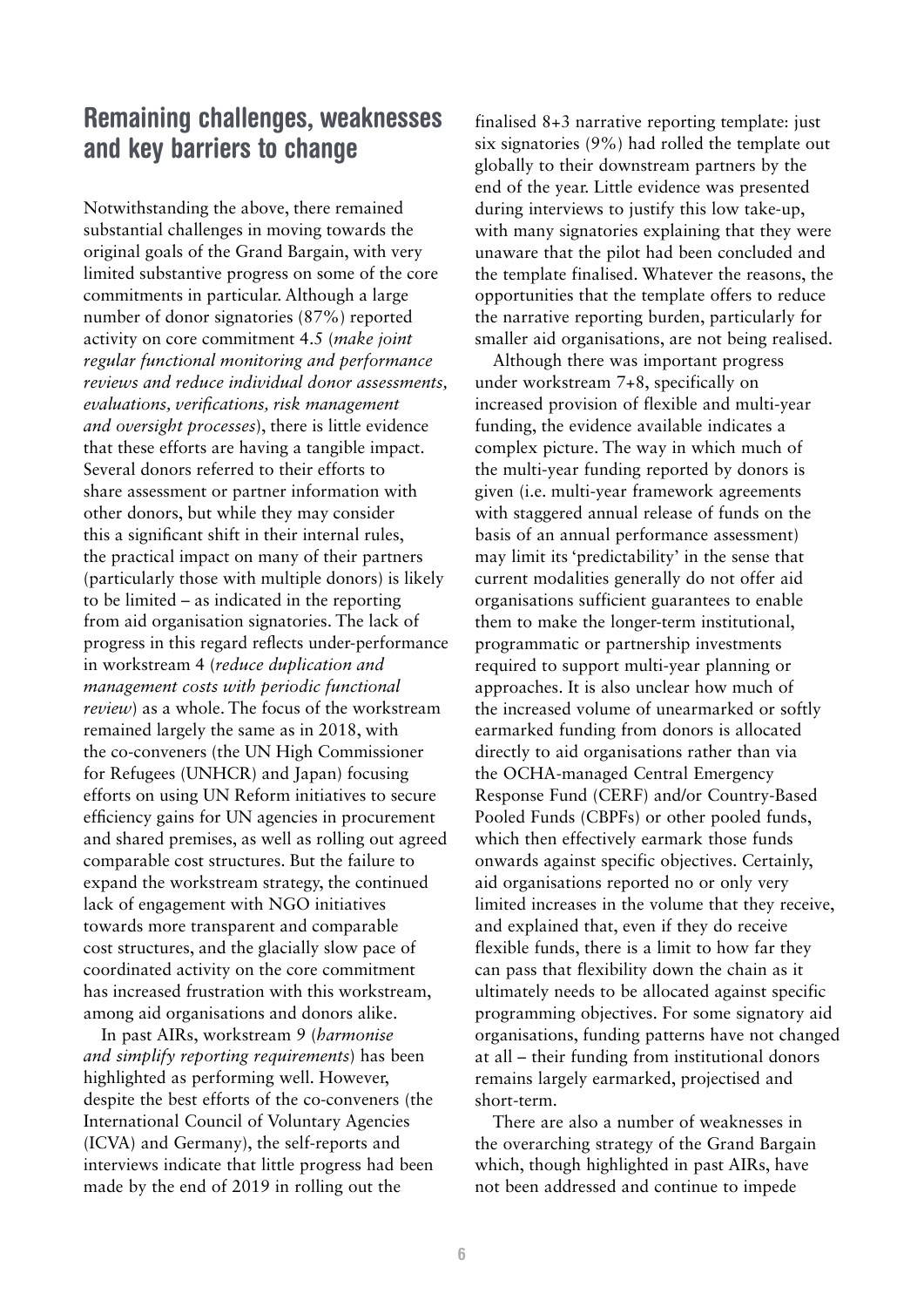further progress overall. The workstreams have remained largely focused on technical issues, with some success in this respect. But there was no corresponding political investment in addressing the long-standing challenges that continue to inhibit change, including a lack of agreement on the leadership and coordination of multi-purpose cash programming, low tolerance of the risks inherent in more localised responses and a lack of investments to augment capacities for better-quality intersectoral analysis. Although there was increased collaboration with the Inter-Agency Standing Committee (IASC) in 2019, most notably between the co-conveners (the United States and the Steering Committee for Humanitarian Response (SCHR)) of workstream 6 (*a participation revolution*), and outreach by the EP to the IASC Principals, there was no major effort to articulate the added value of the Grand Bargain in relation to preexisting mechanisms, including the IASC, the UN Reform process, the Good Humanitarian Donorship (GHD) initiative and the donor members of the Organisation for Economic Co-operation and Development-Development Assistance Committee (OECD-DAC). Nor was there a strategic approach to working in concert, rather than in competition, with these entities and mechanisms to further common goals on reforming the humanitarian system.

Most problematic, however, has been the continued failure to take to scale many of the positive or illustrative practices that have emerged through the Grand Bargain process. A large number of pilots and innovative initiatives have been launched or implemented across the commitments by workstreams, by individual signatories and at country or crisis level. But contrary to recommendations in past AIRs, very few are being scaled up even where there are measurable results.

The key barriers to change are both practical and political. The scope of the commitments is still too broad, and much of their content too vague to provide guidance or direction, or to measure progress. It is abundantly clear from successive years of self-reporting that few signatories treat the Grand Bargain as a whole package, with the vast majority, including the largest institutions, having determined their

own priorities from among the original list. This 'pick-and-choose' approach has been compounded by the sheer scale and scope of the bureaucracy that has been created around the Grand Bargain (i.e. the multiple sub-groups, meetings, consultations and reporting processes). The designation in 2018 of a set of 11 core commitments, drawn from the original 51, was an effort to address this by articulating where collective efforts should be focused. But by the end of 2019, it had become clear that the effect of this strategy had been limited. The priorities selected were not strategic and were not interconnected, and progress against them has been very uneven. In addition, there were limited efforts to link workstreams or identify and address issues and challenges that cut across all workstreams, including those suggested in the AIR 2019. Some signatories have made their own connections across workstreams, articulating for example how they have integrated efforts to achieve more localised and people-centred approaches in their nexus programming. But the impact of such efforts will be limited unless they can be taken to scale through a more strategic, cross-cutting approach at the collective level.

Measuring performance against the core commitments still presents a major challenge. The number of signatories reporting against the indicators developed in early 2019 and revised again in early 2020 increased slightly overall, but still varied considerably per indicator: 91% of donors reported some data against the indicator for core commitment 7.1a, compared with only 23% of aid organisations. Many signatories explained that they simply do not have access to the data required to report against many of the quantitative indicators, or need to collate data manually and do not have sufficient resources, or interest, to do this. Where quantitative data was reported, it was often not comparable because signatories used different metrics or terminology, or had different interpretations of the guidance issued by co-conveners on data to be reported.

Some long-standing issues arising from the original framing of the Grand Bargain have never been fully reconciled and continue to inhibit progress overall. There is still no clear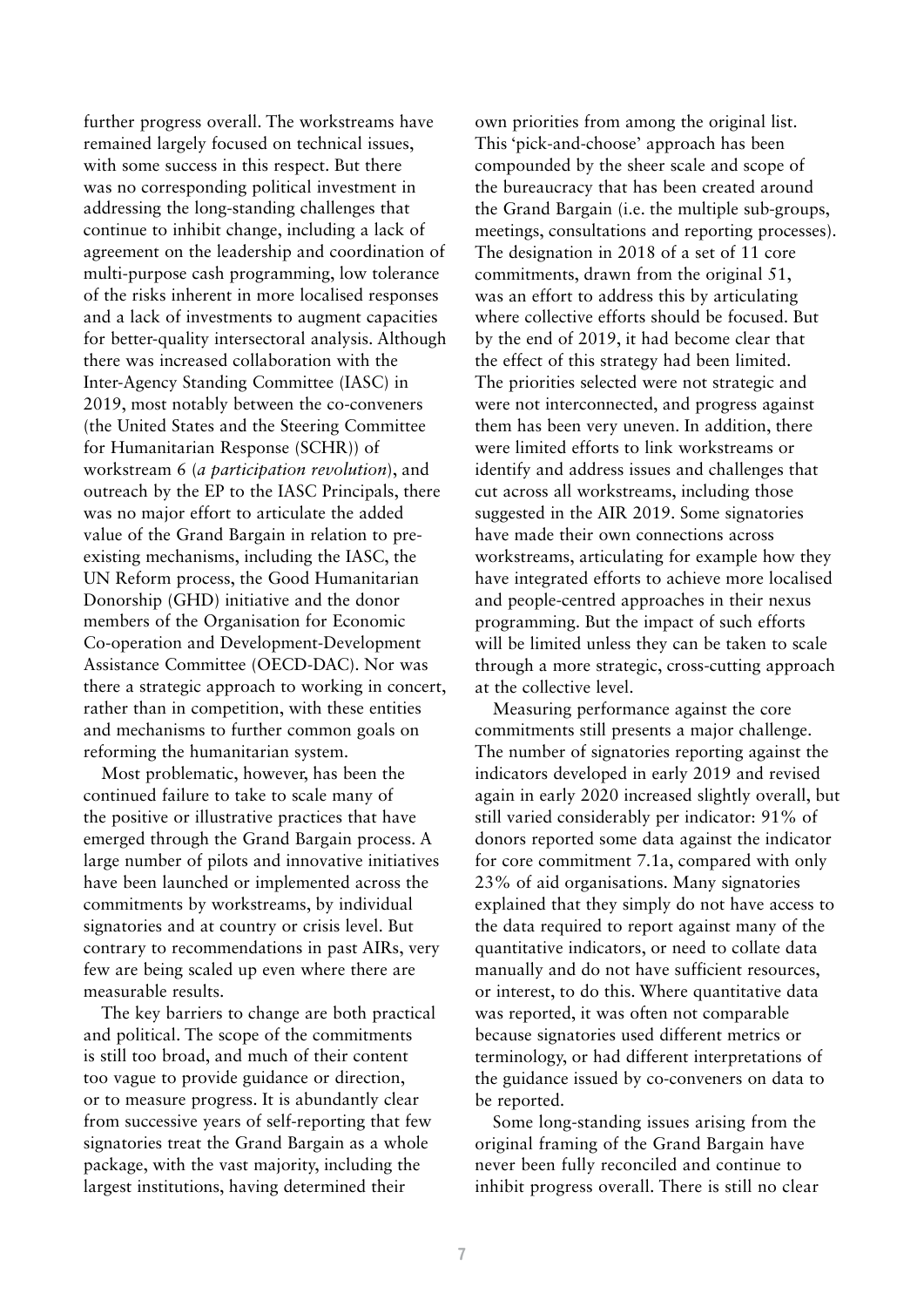agreement and no strategy on how the Grand Bargain should be delivering at country level, which means that the cascading effect of changes at headquarters are slow and ad hoc, and that efforts to scale-up or expand positive practices at country level have been minimal. The AIR 2018 highlighted the lack of agreement among signatories on whether membership should be expanded. In the absence of a clear decision, membership has slowly increased, but managing the tradeoffs between inclusivity and efficiency has proved challenging. When the Grand Bargain was publicly announced in 2016 there was specific reference to a goal of saving \$1 billion through increased efficiencies, but there has since been a distinct lack of reference to, and an apparent nervousness about, this goal, which in turn has led to a lack of focus on how to achieve, consolidate and measure efficiency gains arising from signatories' efforts. The lack of constructive debate in this area has meant that there is an unhelpful divergence of views on what efficiency means as a concept; who is responsible for making efficiency gains and how this might impact others in the chain; and, crucially, how to balance efficiency with increased effectiveness of humanitarian aid interventions.

The mechanism has engendered a spirit of collaboration between donors and aid organisations that is helping them address the challenges they face in trying to achieve their collective objectives. But this is in spite of, rather than because of, the quid pro quo principle on which the Grand Bargain was founded. In reality, the quid pro quo (the 'bargain') is not functioning, and has instead become an unhelpful framing, with some signatories excusing their lack of action in some areas as linked to a (perceived) lack of action by counterparts in other groups. Making the institutional changes and investments required to deliver against the commitments calls for the highest level of political commitment within each signatory institution. However, the majority of Sherpas are not principals, ministers or senior officials, and may therefore not have adequate influence over institutional direction and decision-making. The above factors

combined are resulting in a decreasing sense of ownership among many signatories over the mechanism itself and the commitments, and in a limited sense of accountability to deliver what has been promised.

#### Conclusions and recommendations

In the fourth year of the Grand Bargain, progress was consolidated, even accelerated, in key areas, but there was also a continuing failure to address the long-standing challenges that have inhibited positive change in the international humanitarian system. Cash programming continued to expand, with common standards and a strong evidence base attesting to efficiency and effectiveness gains against a range of programming objectives. Funding to local actors slowly increased, and targeted investments to strengthen the capacities of local partners are bringing measurable results. The quality of joint intersectoral analysis and related planning improved, and there was greater strategic direction and focus on addressing the barriers to quality funding and instituting more coherent and consistent approaches to participation. The new EP has brought stronger, more visible leadership; the FG has adopted a more strategic and substantive role in holding signatories to account for delivering on their commitments; and the expanded Secretariat team is proving a valuable support to these efforts, enabling greater communication between signatories at different levels, as well as with external audiences.

But ownership and accountability for the transformation envisaged by the Grand Bargain remained variable. Although the number of signatories reporting is high, the bulk of investments are being made by a core group, and it is hard to say that there is a truly 'collective' effort to achieve the Grand Bargain's overarching goals. There is a lack of strategic focus on the three or four key areas in which all signatories have a vested interest and a contribution to make, and which could genuinely help drive efficiencies and effectiveness across the whole international humanitarian system. The vast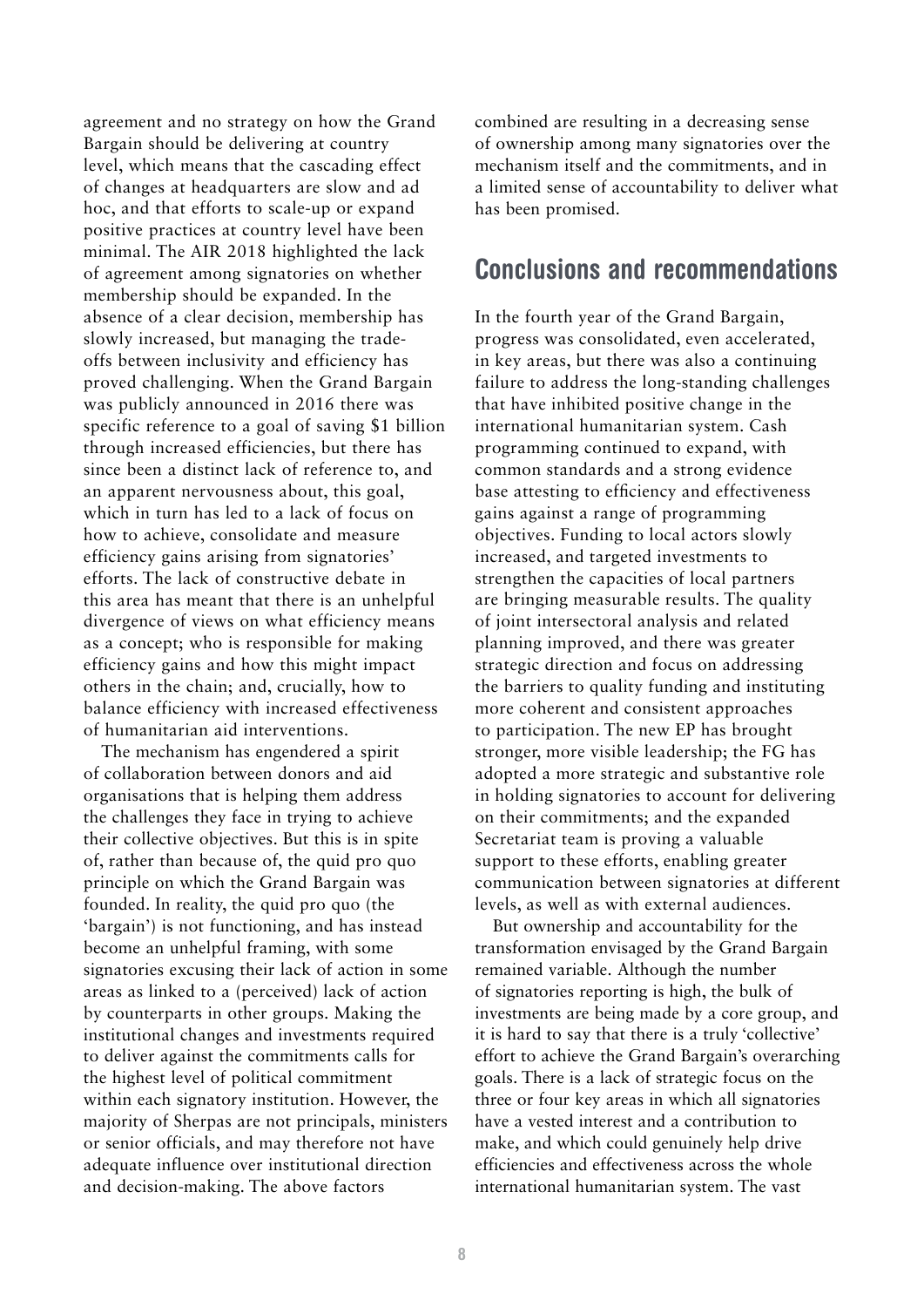majority of signatories continue to focus on their own institutional priorities, with the result that investments are spread too thin to achieve system-wide change. There has been a general failure to take the wealth of emerging positive practice to scale, even where tangible results have been demonstrated, largely due to a lack of appetite or motivation to take the risks inherent in changing entrenched business practices.

Looking ahead to the final year of the original five-year timeframe agreed for the Grand Bargain, there is both the means and the opportunity to achieve a step change in at least four key areas – if sufficient political will can be harnessed among signatories.

First, increased use of cash programming, particularly multi-purpose cash, could effect a transformation, not just in efficiency terms but also in shifting power from international actors to affected populations – enabling them to use aid to address priorities they, not we, determine. Realising this ambition, however, requires a clear global agreement on coordination of cash programming, an agreement which to date has been stalled by inter-agency competition, rather than technical challenges. Building on the nascent discussions in the workstream 3 sub-group on political obstacles, signatories should now move swiftly to use the more objective platform offered by the Grand Bargain to exert collective pressure on the IASC Principals to agree upon and enact a global mechanism that provides predictable leadership and a clear division of labour, and ensures common standards for cash programming, including at country and crisis level.

Second, increasing access for local partners to international humanitarian funding has been a core element of the Grand Bargain since its inception. However, there has been no comparable collective effort to strengthen the capacities of local and national responders to absorb additional international funding. Long-standing practice by a number of aid organisation signatories has demonstrated the positive return on targeted investments of this kind, enabling local responders to expand the impact and sustainability of programmes and minimise their and their upstream partners'

risks. A sharp increase in the volume of funding for mentoring, training and peer and other support for local actors, including to cover their overhead costs to allow continuity of operations and institutional development, is now essential to enable a system-wide shift to localisation *in practice* – and all the benefits this would bring to the wider humanitarian response.

Third, the co-conveners and other participants of workstream 9 have demonstrated that the concept of a harmonised narrative reporting template can work: that a simplified, common template can satisfy donor requirements for a quality narrative on how their money is spent, while reducing aid organisations' efforts to provide it. It may not be perceived as the most transformative element of the Grand Bargain, but rolling out the 8+3 template globally for use by all downstream NGO partners could reap substantial savings, freeing up resources that could be dedicated elsewhere. Importantly, it can also send a strong political message that signatories can work together to achieve success at scale. The investments now required by signatories to fully deliver on commitment 9.1 by mid-2021 are minimal, but the practical and political benefits to be gained are substantial.

Fourth, quality funding is the key enabler of progress in many other substantive areas that signatories have sought to address: it facilitates more localised and participatory responses and more effective humanitarian– development programming, and it can generate greater efficiencies through more responsive and anticipatory programmes and longerterm planning. The important progress made so far by donors in terms of the increased provision of multi-year and less earmarked funding has not yet achieved the results that were hoped for: there was no clear uplift in the *predictability* of funds committed through multi-year frameworks and divergent views over what level of flexibility is required, and whether and how it can be passed down the chain. The nature of 'quality funding' now needs to be redefined, and the complex challenges inherent in current humanitarian funding models need to be recognised and tackled in a more strategic way. Signatories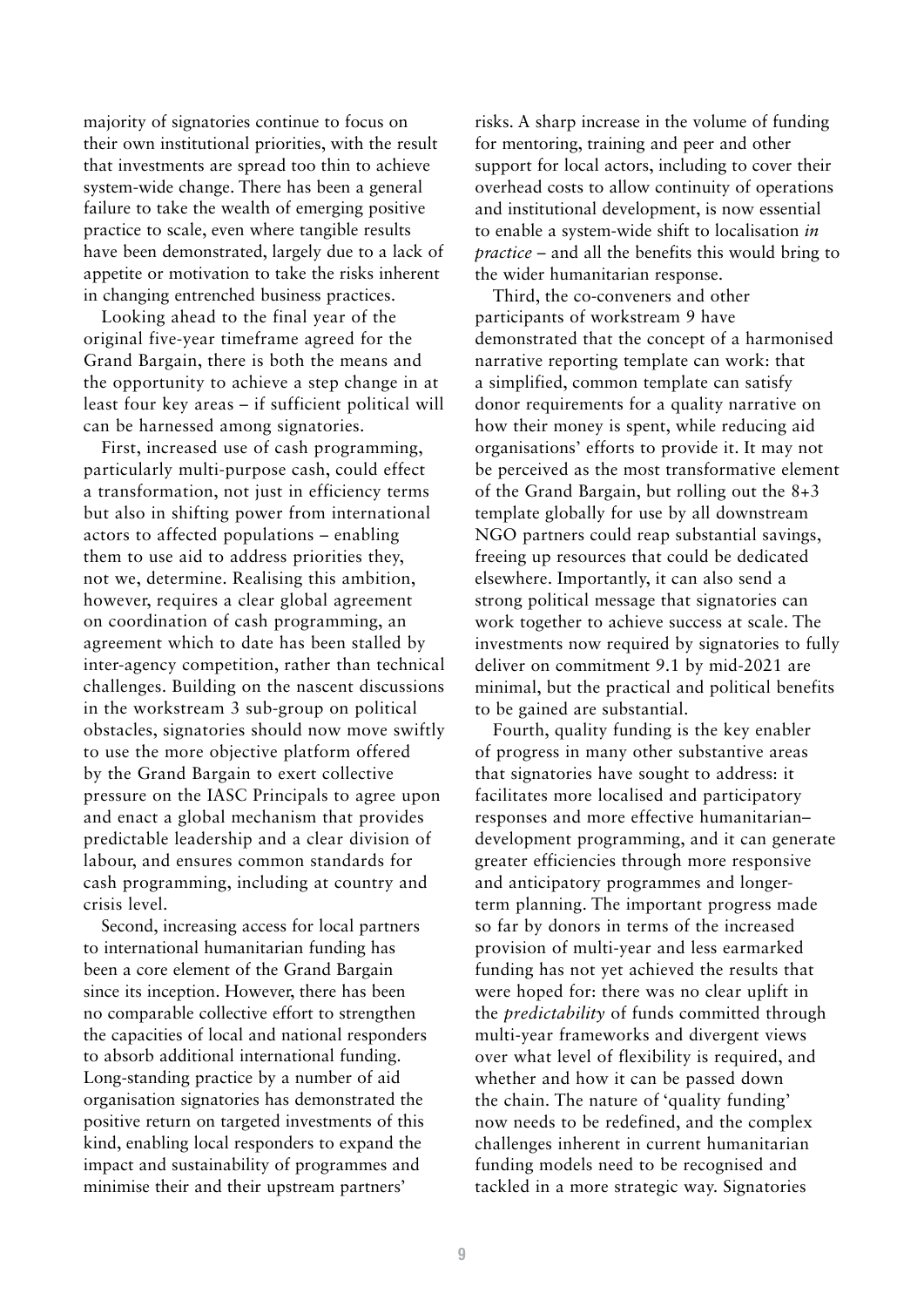should come together over the next 12 months to articulate a more comprehensive strategy for funding for humanitarian response – one that combines different levels of flexibility with different levels of predictability. Reflecting on how the global funding landscape has changed since 2016, such an approach would ensure that, in the shorter term, signatories make

smarter use of current financing models and scale up best practices to ensure funding is carefully calibrated to the specific response, context and programme, *and* that, over the medium term, they work together in a more collaborative way to design new approaches to address the perennial gap between humanitarian needs and available funding.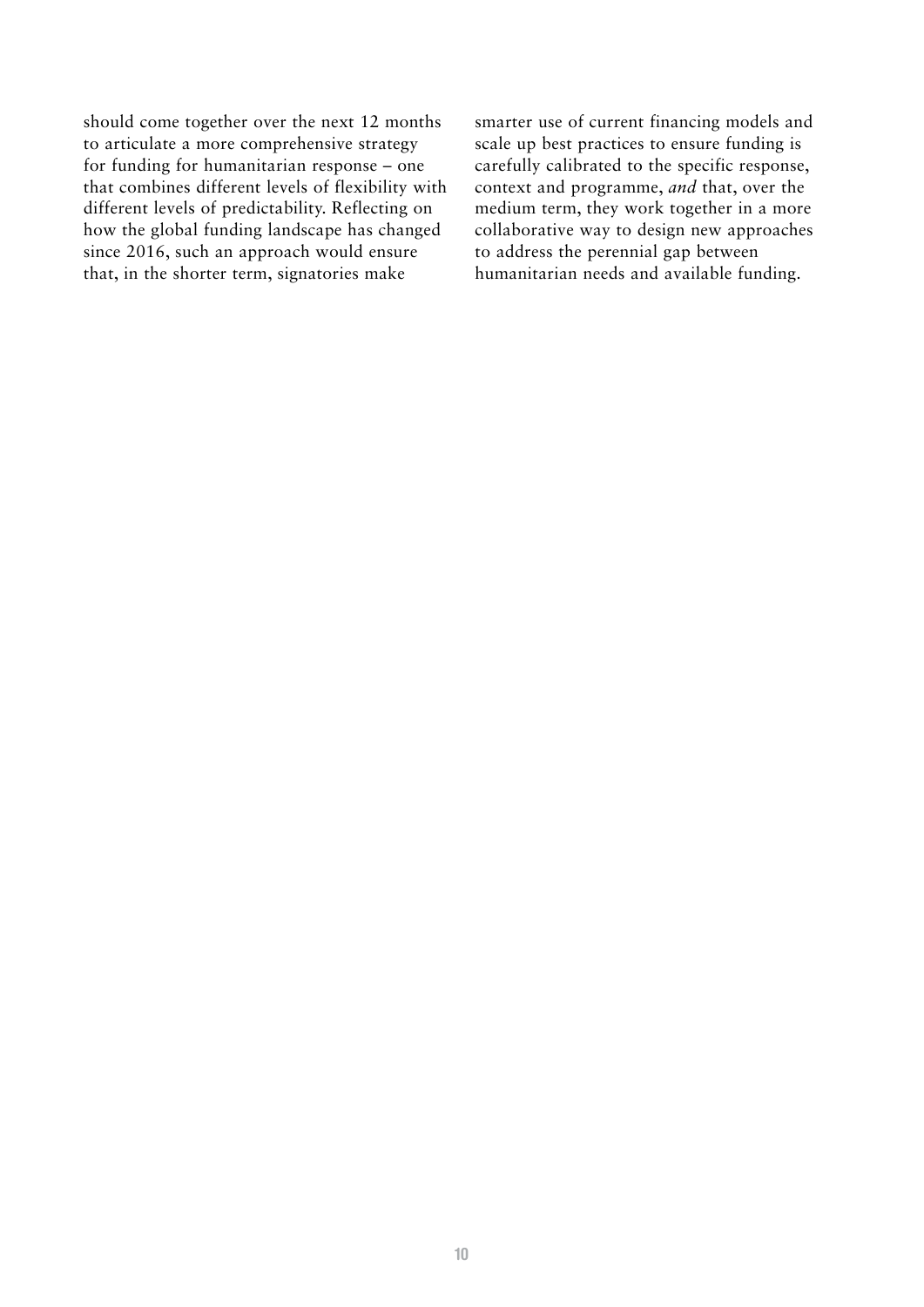# The Grand Bargain in 2019

There was a minor increase in the percentage of signatories reporting actions or results against each commitment

| 2019 | 69% | $\bullet$ |
|------|-----|-----------|
| 2018 | 68% |           |
| 2017 | 52% |           |

6 signatories rolled out the harmonised narrative reporting template globally to downstream partners



11 donors met the target for allocating 30% of their annual funding as unearmarked or softly earmarked





#### 10 signatories

met the target for allocating 25% of annual funds to national/local responders as directly as possible

97% of signatories reported that they are integrating gender equality and women's empowerment in their activities

Progress remained uneven



Obstacles to greater progress remain political, not technical



# 4 key areas for action in 2020–2021



Institute a global agreement on coordination of cash programming



Increase funding for strengthening local actors' institutional capacities



Roll out the harmonised narrative reporting template to all downstream partners globally



Increase the quality of funding by combining predictability and flexibility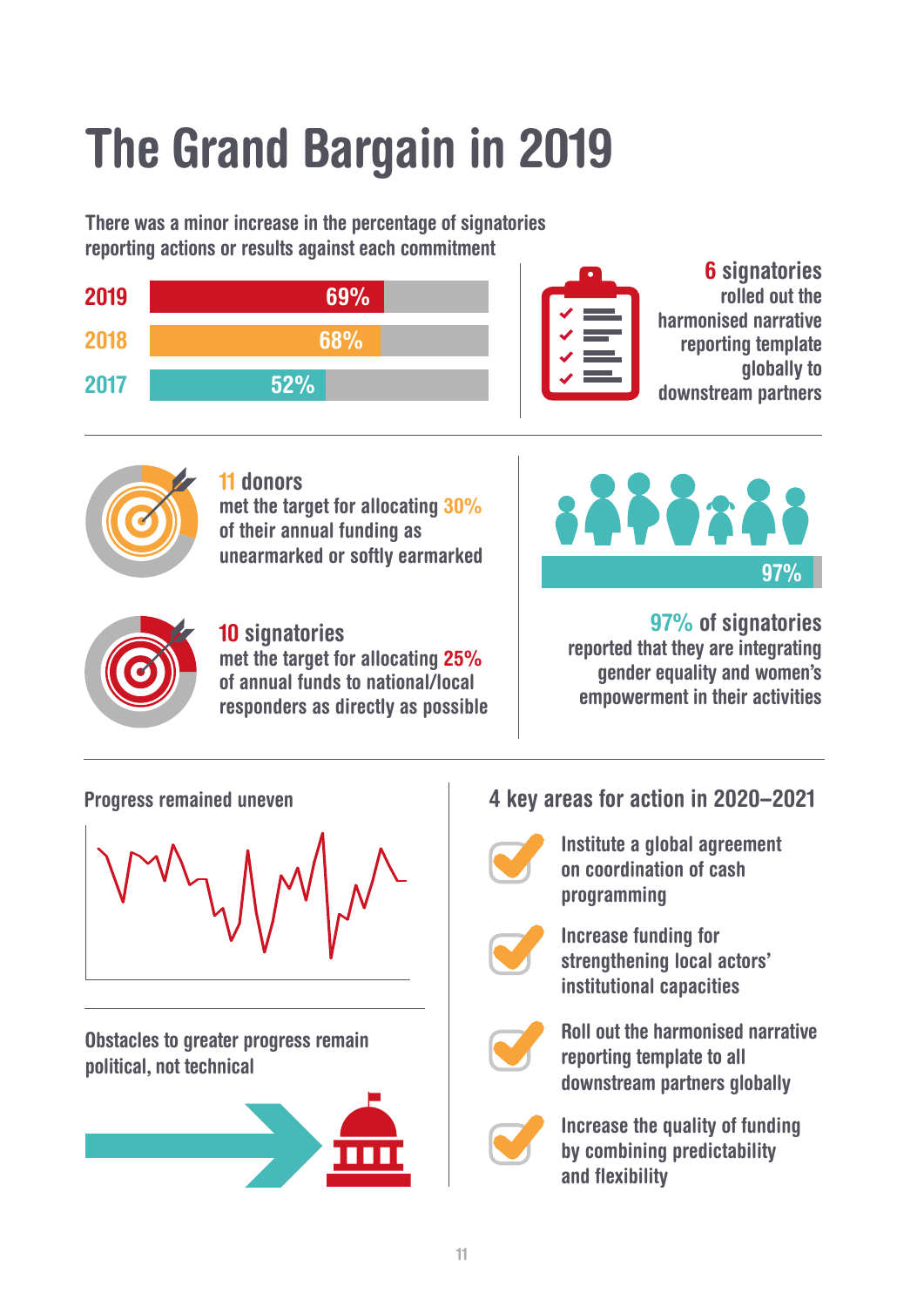# Progress made per workstream

- **★☆☆☆ Little progress**
- **Some progress**
- **Good progress**
- **Excellent progress**

| Workstream                                                                                               | <b>Donor activity</b> | Aid<br>organisation<br>activity                                                                                                                                                                                                                                                                                                                                                                                                                                                                     | <b>Activity</b><br>on joint<br>commitments | Links to other<br>workstreams         | Links to<br>other existing<br>processes |
|----------------------------------------------------------------------------------------------------------|-----------------------|-----------------------------------------------------------------------------------------------------------------------------------------------------------------------------------------------------------------------------------------------------------------------------------------------------------------------------------------------------------------------------------------------------------------------------------------------------------------------------------------------------|--------------------------------------------|---------------------------------------|-----------------------------------------|
| 1: Greater<br>transparency                                                                               |                       | ☆☆☆☆ ☆☆☆☆ ☆☆☆☆ ★☆☆☆ ☆☆☆☆                                                                                                                                                                                                                                                                                                                                                                                                                                                                            |                                            |                                       |                                         |
| 2: More support and<br>funding for local and<br>national responders                                      |                       | ********************                                                                                                                                                                                                                                                                                                                                                                                                                                                                                |                                            |                                       |                                         |
| 3: Increase the<br>use and coordination<br>of cash                                                       |                       | 自立立立 自立立立 自立立立 自立立立立立立                                                                                                                                                                                                                                                                                                                                                                                                                                                                              |                                            |                                       |                                         |
| 4: Reduce duplication<br>and management<br>costs with periodic<br>functional review                      |                       | ☆☆☆☆ ☆☆☆☆ ★☆☆☆ ★☆☆☆ ☆☆☆☆                                                                                                                                                                                                                                                                                                                                                                                                                                                                            |                                            |                                       |                                         |
| 5: Improve joint<br>and impartial needs<br>assessments                                                   |                       | $\hat{H}^{\alpha}_{\alpha}(\hat{H}^{\alpha}_{\alpha}) = \hat{H}^{\alpha}_{\alpha}(\hat{H}^{\alpha}_{\alpha}) = \hat{H}^{\alpha}_{\alpha}(\hat{H}^{\alpha}_{\alpha}) = \hat{H}^{\alpha}_{\alpha}(\hat{H}^{\alpha}_{\alpha}) = \hat{H}^{\alpha}_{\alpha}(\hat{H}^{\alpha}_{\alpha}) = \hat{H}^{\alpha}_{\alpha}(\hat{H}^{\alpha}_{\alpha}) = \hat{H}^{\alpha}_{\alpha}(\hat{H}^{\alpha}_{\alpha}) = \hat{H}^{\alpha}_{\alpha}(\hat{H}^{\alpha}_{\alpha}) = \hat{H}^{\alpha}_{\alpha}(\hat{H}^{\alpha$ |                                            |                                       |                                         |
| 6: A participation<br>revolution                                                                         |                       | ********************                                                                                                                                                                                                                                                                                                                                                                                                                                                                                |                                            |                                       |                                         |
| 7+8: Enhanced quality<br>funding through<br>reduced earmarking<br>and multi-year<br>planning and funding |                       |                                                                                                                                                                                                                                                                                                                                                                                                                                                                                                     |                                            |                                       |                                         |
| 9: Harmonise and<br>simplify reporting<br>requirements                                                   |                       | $\hat{\mathcal{A}} \hat{\mathcal{A}} \hat{\mathcal{A}} \hat{\mathcal{A}} \hat{\mathcal{A}} \hat{\mathcal{A}} \hat{\mathcal{A}} \hat{\mathcal{A}} \hat{\mathcal{A}} \hat{\mathcal{A}} \hat{\mathcal{A}} \hat{\mathcal{A}} \hat{\mathcal{A}} \hat{\mathcal{A}} \hat{\mathcal{A}} \hat{\mathcal{A}} \hat{\mathcal{A}} \hat{\mathcal{A}} \hat{\mathcal{A}} \hat{\mathcal{A}} \hat{\mathcal{A}}$                                                                                                         |                                            |                                       |                                         |
| 10: Enhance<br>engagement between<br>humanitarian and<br>development actors                              |                       | 10000 1000                                                                                                                                                                                                                                                                                                                                                                                                                                                                                          | N/A<br>(workstream<br>closed in 2018)      | N/A<br>(workstream<br>closed in 2018) | N/A<br>(workstream<br>closed in 2018)   |